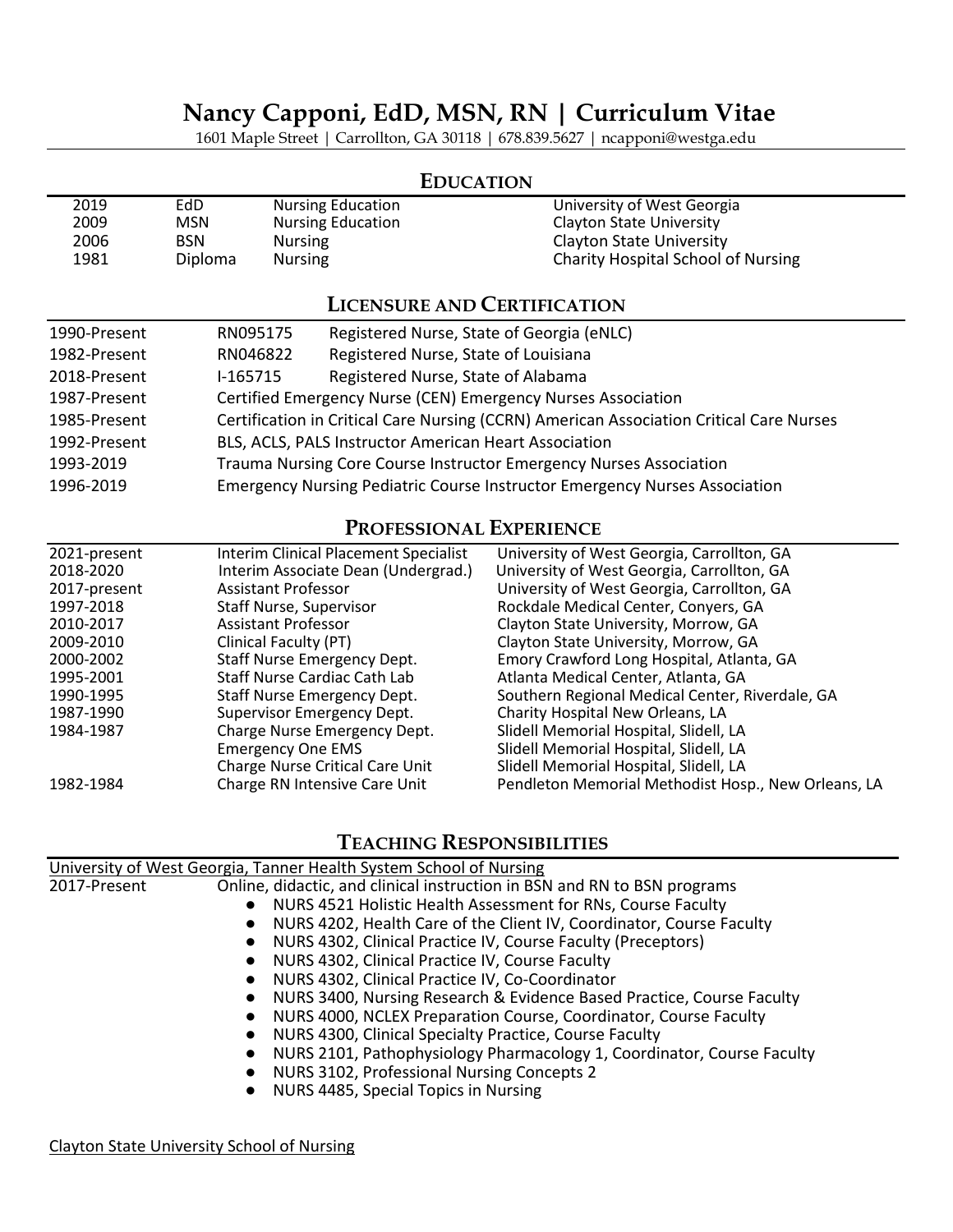| Nancy Capponi   Curriculum Vitae<br>2008-2017<br>2008-2017 | Online, didactic, and clinical instruction in BSN program and MSN student mentor<br><b>Major Teaching Responsibilities</b><br>NURS 4201 Developmental Transitions II (Pediatrics)<br>$\bullet$<br>NURS 3401 Health Illness Transitions I<br>$\bullet$<br>NURS 4401 Health Illness Transitions III<br>$\bullet$<br>NURS 4601 Organizational Transitions (Leadership & Community)<br>$\bullet$<br>NURS 4100 Nursing Research<br>$\bullet$<br><b>NURS 4500 Role Transitions</b><br>$\bullet$<br>NURS 4802 Transition to Emergency Nursing<br>$\bullet$<br>HLTH 3201 Pathophysiology<br>$\bullet$<br>HLTH 3501 AIDS Epidemic<br>$\bullet$ | 2 |
|------------------------------------------------------------|---------------------------------------------------------------------------------------------------------------------------------------------------------------------------------------------------------------------------------------------------------------------------------------------------------------------------------------------------------------------------------------------------------------------------------------------------------------------------------------------------------------------------------------------------------------------------------------------------------------------------------------|---|
| <b>MSN Nurse Educator Track Student Mentor</b>             |                                                                                                                                                                                                                                                                                                                                                                                                                                                                                                                                                                                                                                       |   |
| 2020-present                                               | University of West Georgia<br>• Mentor for UWG Honors Students<br>Mentor for UWG MSN Student<br>$\bullet$                                                                                                                                                                                                                                                                                                                                                                                                                                                                                                                             |   |
| 2012-2017                                                  | Clayton State University, Morrow, GA<br>Mentor for CSU MSN students and other partnership university programs<br>$\bullet$<br><b>Mentor for CSU Honors Students</b><br>$\bullet$                                                                                                                                                                                                                                                                                                                                                                                                                                                      |   |

# **PUBLICATIONS**

#### **Invited Publications in Books, Peer-Reviewed Journals, Magazines or Newspapers**

#### **Peer-Reviewed Journals**

**Capponi, N.** & Brown, C. (2021). Non-academic admission criterion of CNA status for undergraduate nursing programs: A comparative case study. *Journal of Professional Nursing* 37, 1027-1035. https://doi.org/10.1016/j.profnurs.2021.07.021

**Capponi, N.** & Barber, L. M. (2020). Undergraduate nursing program admission criteria: A scoping review of the literature. *Nurse Education Today*. <https://doi.org/10.1016/j.nedt.2020.104519>

Foster, V., Obi, C., Collins, E., Morgan, R., Smiley, L., Campbell, L., **Capponi, N.,** Nteff, G., DeVera, L. (2020). Using Smartphone technology in HIV prevention among on-campus housing college students. *i-manager Journal on Nursing 10*(3), 13-21. Retrieved from https://imanagerpublications.com/article/17317//JournalonNursing

**Capponi, N.** (2020). Meaning & use of the transitions concept in healthcare. *i-manager's Journal on Nursing 9*(4), 34- 44. https://doi.org/10.26634/jnur.9.4.16682

#### **Book Chapters**

**Capponi, N.** (2017). Review of chapter 10 genitourinary emergencies. Buettner, Jennifer (2017). *Fast Facts for the ER Nurse* (3rd ed.). Springer Publishing.

**Capponi, N.** (2015). Chapter 12 Overcoming Substance Abuse: Life History of Alexa in deChesnay, M. (Ed.) (2015). *Nursing research using life history: Qualitative designs and methods in nursing pp. 211-222). Springer Publishing.* 

**Capponi, N.** (2013). Chapter 18 Policy and Procedures Guide for Emergency Departments in deChesnay, M. (Ed.) (2013). *Sex trafficking: A clinical guide for nurses* (pp. 295-304). Springer Publishing.

### **DISSERTATION**

**Capponi, N.** (2019). CNA status as an admission criterion for undergraduate nursing students: A comparative case study. [Doctoral dissertation, University of West Georgia]. ProQuest Dissertation Publishing (13809580).

### **PRESENTATIONS**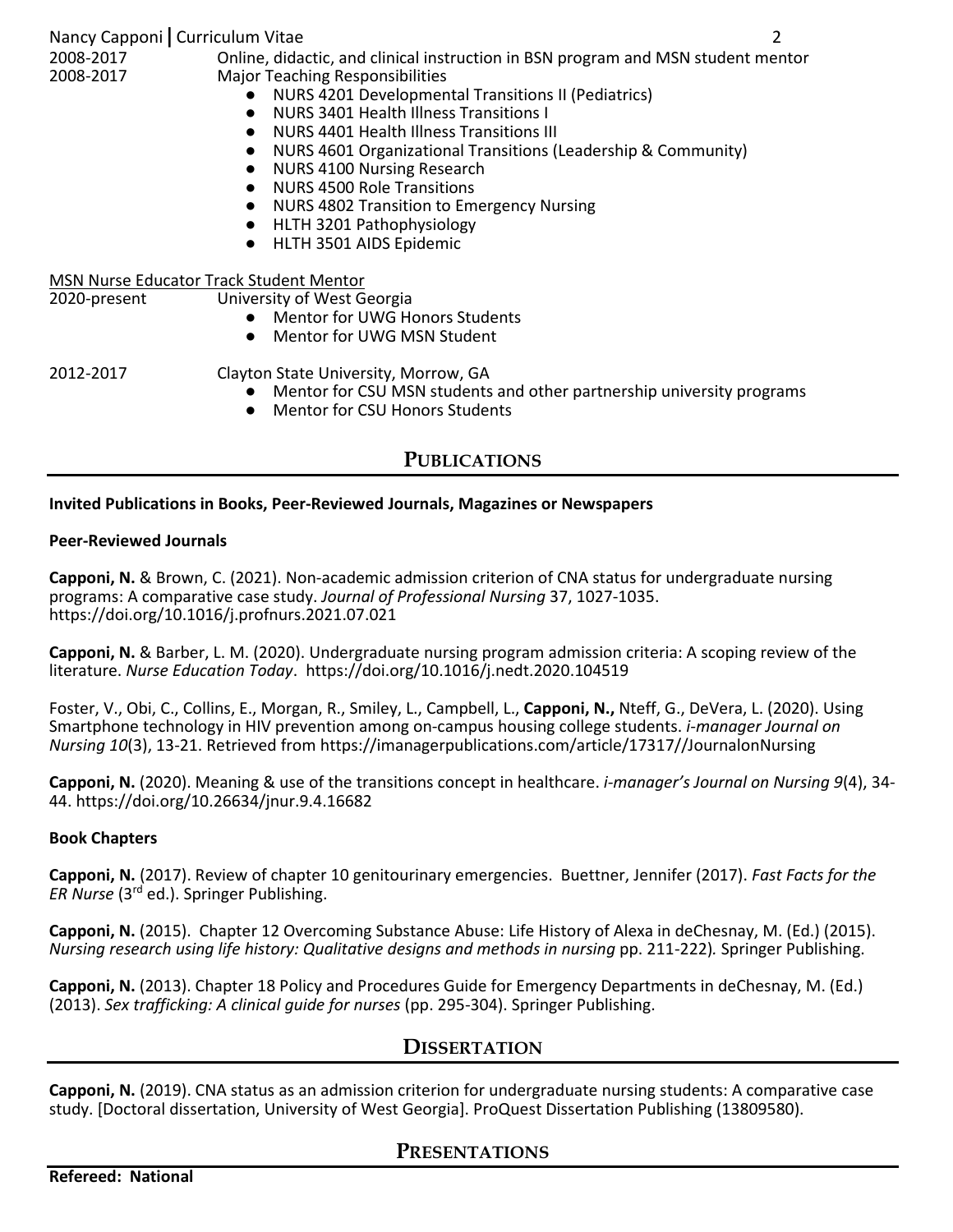#### Nancy Capponi**|**Curriculum Vitae 3

**Capponi, N.** (2020). *CNA status as an admission criterion for undergraduate nursing students: A comparative case study.* National Education Research Conference Sigma, Washington DC (Conference canceled).

- **Capponi, N.** and Ruvalcaba, J. (2015). *Caring Competency in the Distance Learning Environment.* International Association of Human Caring, New Orleans, Louisiana.
- Walsh, S. and **Capponi, N.** (2014). *Development of a Performance-Based Instrument to Measure Critical Thinking and Judgment in Nursing Care of Clients with Sepsis: A Pilot Study.* International Nursing Association for Clinical Simulation and Learning, Orlando Florida.

#### **Regional**

- Tanner, D., Ruvalcaba, J. and **Capponi, N.** (2016). *The Use of Peer Mentoring in Nursing Education to Promote Success of Undergraduate Baccalaureate Nursing Students [poster].* Midwest Nurse Educator Conference. Lexington Kentucky.
- **Capponi, N.** (2013). *Human Trafficking and the Emergency Nurse.* Southeastern Seaboard Symposium, Charlotte South Carolina.

#### **State**

- Crager, J. M., Jordan, C., **Capponi, N.,** Backstrom, E. (2021). *Modifying Simulation to Address BSN Student Stress.* Georgia Association for Nursing Education, virtual.
- **Capponi, N.** (2019). *Effects of CNA Status as an Admission Criterion for Undergraduate Nursing Students: A Comparative Case Study Results.* Georgia Association for Nursing Education, Pine Mountain Georgia.

**Capponi, N.** (2017). *Effects of CNA Status as an Admission Criterion for Undergraduate Nursing Students: A Comparative Case Study.* Georgia Association for Nursing Education, Jekyll Island Georgia.

**Capponi, N.** (2016). *BSN Student Preparedness for Clinical Experiences: A Comparative Case Study of Students and Faculty.* Georgia Association for Nursing Education, Jekyll Island Georgia (poster).

**Capponi, N.** and Phillips, L. (2016). *Effects of Unconscious Bias on Teaching Cultural Competence.* Georgia Association for Nursing Education Conference, Jekyll Island Georgia.

**Capponi, N.** (2015). *Engaging Nursing Students Through Virtual Simulation and Peer-Assisted Learning [poster],*  Georgia Association for Nursing Education, Lanier Island Georgia.

Phillips, L. and **Capponi, N**. (2014). *Barriers to Sepsis Protocol Implementation in the Emergency Department [poster],* Georgia Association for Nursing Education, Lanier Island Georgia.

**Capponi, N.** (2014). *Human Sex Trafficking Awareness.* Georgia Student Nurses Association Conference, Peachtree City Georgia.

**Capponi, N.** (2013). *Nursing Electives in an Undergraduate Nursing Program.* Georgia Association for Nursing Education, Peachtree City Georgia.

**Capponi, N.** (2013). *Sex Trafficking Awareness for Emergency Nurses.* Georgia Emergency Nurses Association Education Day, Atlanta Georgia.

**Capponi, N.** (2011). *Transitions to Emergency Nursing: An Elective Nursing Course in a Baccalaureate Nursing Program,* Georgia Association for Nursing Education, Peachtree City Georgia.

### **HONORS AND AWARDS**

| 2021      | <b>Faculty Daisy Award</b>                                       |
|-----------|------------------------------------------------------------------|
| 2019      | <b>Faculty Daisy Award Nominee</b>                               |
| 2017      | <b>Faculty ORSP Award</b>                                        |
| 2015      | Candidate March of Dimes "Nurse of the Year - Educator"          |
| 2015      | Nominated for Elsevier Leading Stars in Education Award (ELSIE)  |
| 2003-2007 | Candidate for Nurse of the Year Rockdale Medical Center (annual) |

### **PROFESSIONAL AFFILIATIONS**

| 2016-Present | <b>National Student Nurses Association</b>                                    |
|--------------|-------------------------------------------------------------------------------|
| 2015-Present | <b>Association of Academic University Professors</b>                          |
| 2015-Present | <b>Georgia Nurses Association</b>                                             |
| 2014-Present | American Association of Colleges of Nursing                                   |
| 2014-2016    | International Association for Human Caring                                    |
| 2011-Present | <b>Georgia Association for Nursing Education</b>                              |
| 2010-Present | National League of Nursing                                                    |
| 2006-Present | Sigma Theta Tau International Nursing Honor Society - Xi Rho & Pi Nu Chapters |
|              | • 2012-2016 Treasurer, Xi Rho                                                 |
|              |                                                                               |

- 2017-2018 Chair Succession Committee, Pi Nu
- 2019-present Chair Governance Committee, Pi Nu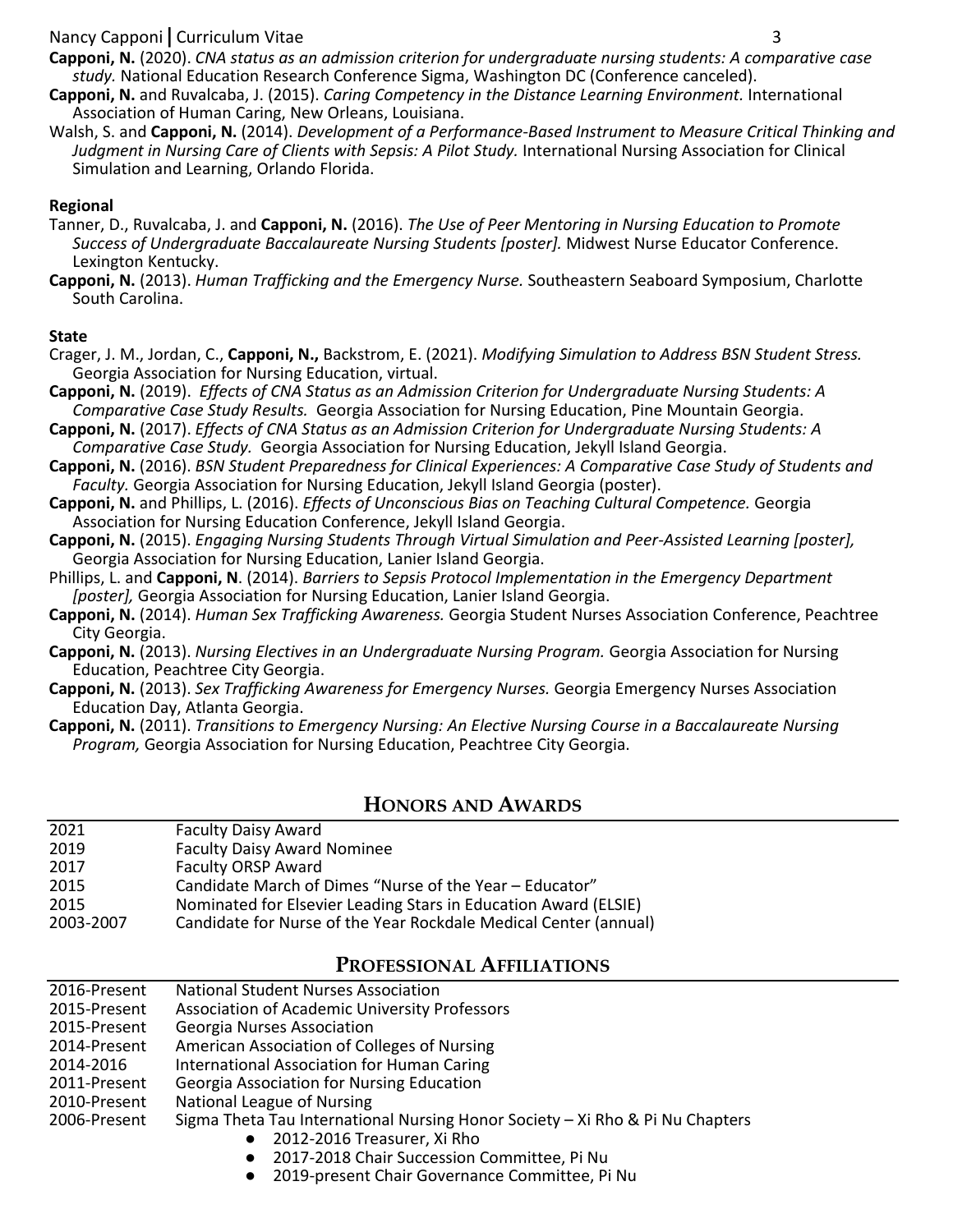# **INSTITUTIONAL SERVICE**

|                                 | University of West Georgia, Institution                                                 |
|---------------------------------|-----------------------------------------------------------------------------------------|
| 2021-present                    | UWG Undergraduate Program Committee                                                     |
| 2021-present                    | Student Affairs & Intercollegiate Activities (SAIA) Committee UWG                       |
| 2020-2021                       | Undergraduate Research Committee UWG                                                    |
| 2020                            | Academic Affairs New Student Orientation Planning Workgroup                             |
| 2019-2020                       | Faculty Learning Community Inclusive Pedagogy participant/member                        |
| 2019-2021                       | High School Ethics Bowl Judge UWG                                                       |
| 2019-2021                       | DPH UWG Point of Distribution Planning Committee                                        |
| 2019-Present                    | Honors College Advisory Council                                                         |
| 2019-2020                       | <b>Momentum Faculty Workgroup</b>                                                       |
| 2019-2020                       | <b>Academic Affairs Student Orientation Workgroup</b>                                   |
| 2019                            | Community Learning Group Development ad hoc workgroup with BIOL, CHEM, ANTH departments |
|                                 | member                                                                                  |
| 2019                            | Academic Affairs College Restructuring Workgroup                                        |
| 2019-2020                       | UWG Undergraduate Program Committee                                                     |
| 2018-2020                       | Helen Ruffin Reading Bowl Judge                                                         |
| 2018-Present                    | <b>Ethics Bowl Judge</b>                                                                |
| 2018-Present                    | Provost Symposium/LEAP Initiative Steering Committee member                             |
| 2018-Present                    | Strategic Initiative Workgroup member                                                   |
| 2018-2020                       | Associate Deans Committee member                                                        |
| 2018-2020                       | Administrative Council member                                                           |
| 2018-Present                    | UWG Undergraduate Program Committee member                                              |
| 2018-2019                       | Collaborative Workgroup with Career Services member                                     |
| 2018-2019                       | <b>UWG Risk Management Awards attendee</b>                                              |
| 2017-2019                       | Provost Advisory Committee member                                                       |
| 2017                            | Courageous Conversations Campus Diversity member                                        |
| 2017                            | <b>Healthy Trails Participant</b>                                                       |
|                                 |                                                                                         |
|                                 | University of West Georgia Tanner Health Systems School of Nursing                      |
| 2020-Present                    | Graduate Program Committee Member                                                       |
| 2020-Present                    | Graduate Program Committee Student Retention Work Group Chair                           |
| 2020-Present                    | <b>Undergraduate Honors Students Faculty</b>                                            |
| 2018                            | Revision & Re-Implementation of Nursing Student Testing Center Use                      |
| 2018-2019                       | <b>UWG Student Nurses Association Faculty Advisor</b>                                   |
| 2018-2020                       | THSSON Undergraduate Program Committee Chair                                            |
| 2017-2018                       | THSSON Undergraduate Program Committee Member                                           |
| 2018-2020                       | RN to BSN Committee THSSON ex-officio member                                            |
| 2018-Present                    | <b>Experiential Learning Center THSSON</b>                                              |
| 2018-2020                       | Dean's Advisory Council THSSON member                                                   |
| 2018-2020                       | <b>THSSON Homecoming Planning Committee member</b>                                      |
| 2018-2021                       | Tanner Clinical Advisory Board member                                                   |
| 2018-2019                       | Student Testing Center Process ad hoc group - Carrollton & Newnan campuses member       |
| 2018                            | Panel RN Participant XIDS 2002                                                          |
| 2014-2017                       | <b>THSSON Caring for Faculty Committee member</b>                                       |
| <b>Clayton State University</b> |                                                                                         |
| 2016-2017                       | <b>SON Curriculum Committee</b>                                                         |
| 2010-2017                       | SON Student & Community Relations Committee                                             |
| 2014-2017                       | SON & COH Faculty Search Committees                                                     |
| 2013-2017                       | <b>SON Course Coordinators Committee</b>                                                |
| 2010-2017                       | <b>SON Systematic Evaluation Committee</b>                                              |

- 2015-2016 CSU 1022 First Year Seminar Task Force<br>2012-2015 CSU Faculty Development Committee
- CSU Faculty Development Committee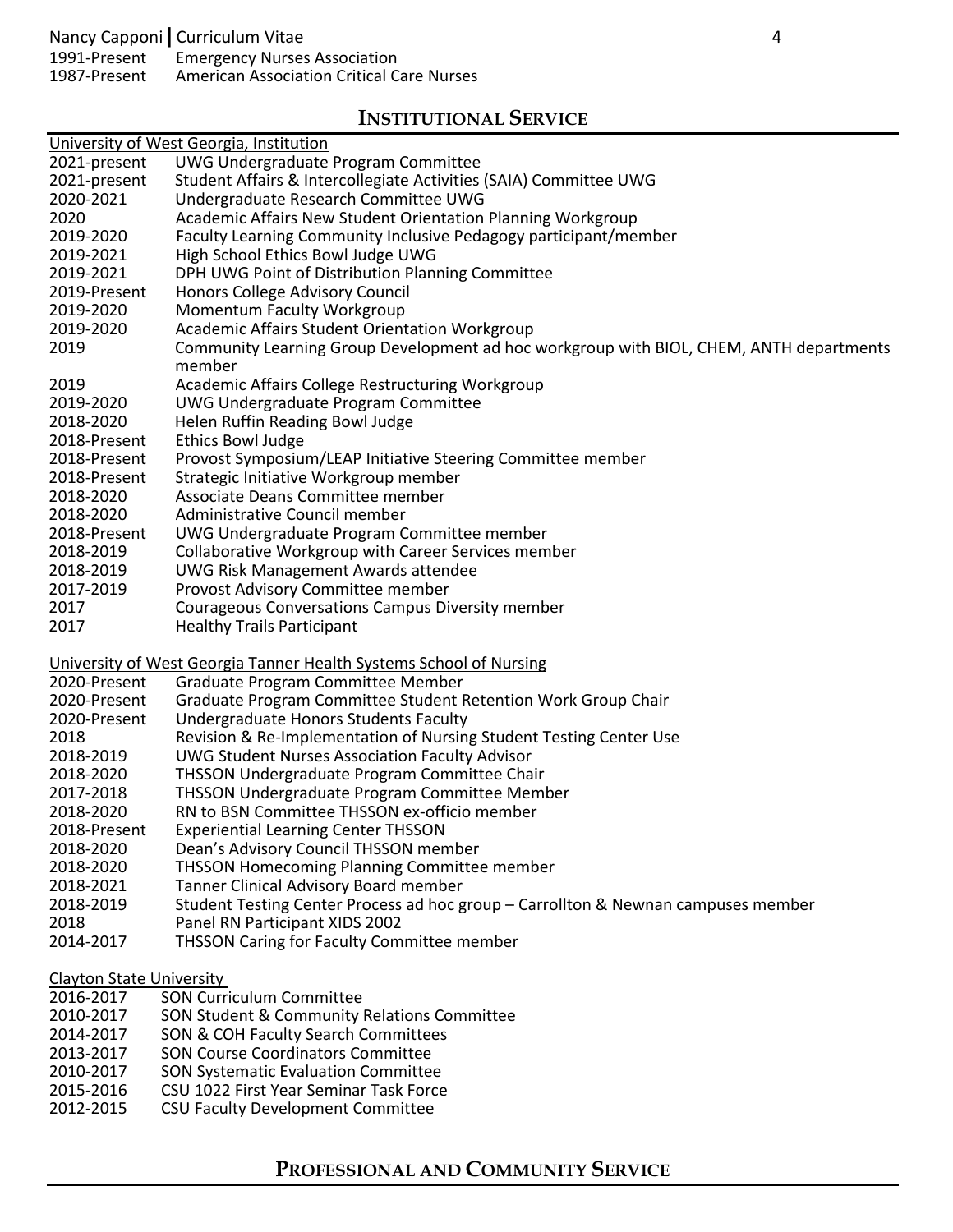| Nancy Capponi   Curriculum Vitae                       |                                                                                                         | 5            |
|--------------------------------------------------------|---------------------------------------------------------------------------------------------------------|--------------|
|                                                        | University of West Georgia Support to Student Organizations and/or Campus Activities                    |              |
|                                                        | DPH Carroll County Vaccine Clinic Volunteer                                                             | 2021         |
|                                                        | Healing Bridge Clinic Volunteer                                                                         | 2021         |
|                                                        | Georgia Association for Nursing Education Abstracts Review                                              | 2021         |
| $\bullet$                                              | Medical Reserve Corps Georgia DPH (ServGA)                                                              | 2020-present |
| $\bullet$                                              | Georgia Undergraduate Research Conference Awards Comm. 2020                                             |              |
| $\bullet$                                              | South Dekalb Initiative Association Health Careers Fair                                                 | 10/26/19     |
| $\bullet$                                              | THS SON Alumni Event Planning & Implementation                                                          | 4/6/19       |
| $\bullet$                                              | Momentum Summit II                                                                                      | 3/1/19       |
| $\bullet$                                              | UWG/DPH District 4 POD Planning & Development                                                           | 2018-2019    |
| $\bullet$                                              | <b>Faculty Advisor Student Nurses Association</b>                                                       | 2018-present |
| $\bullet$                                              | <b>Community Collaboration Tanner Health System</b>                                                     | 2018-present |
| $\bullet$                                              | <b>Community Collaboration Piedmont Newnan Hospital</b>                                                 | 2018-present |
|                                                        | Community Development Coweta County Initiative                                                          | 2018-present |
|                                                        | Georgia Association of Nursing Education Bylaws Committee 2018-present                                  |              |
|                                                        | Sigma Xi Rho Chapter Board member                                                                       | 2017-2020    |
|                                                        | Clayton State University Support to Student Organizations and/or Campus Activities                      |              |
|                                                        | Ogden Free Speech Essay Contest                                                                         | 2015-2016    |
| $\bullet$                                              | <b>Advisor Student Nurses Association</b>                                                               | 2014-2017    |
|                                                        | <b>SON New Student Orientation</b>                                                                      | 2010-2017    |
|                                                        | Research Symposium assistant                                                                            | 2015-2016    |
|                                                        | Volunteer Kaiser Permanente Walk                                                                        | 2017         |
| $\bullet$                                              | <b>Nursing Student Advisement</b>                                                                       | 2010-2017    |
| <b>Community Service Related to Field of Expertise</b> |                                                                                                         |              |
| $\bullet$                                              | Nurse Tim NCLEX Style Practice Questions Developed                                                      | 2020         |
| $\bullet$                                              | <b>Quality Matters Review of Course</b>                                                                 | 2020         |
| $\bullet$                                              | <b>NURC abstract Reviewer</b>                                                                           | 2020-2021    |
| $\bullet$                                              | Healing Bridge Clinic, Peachtree City, GA volunteer nurse                                               | 2020-2021    |
| $\bullet$                                              | <b>GANE Program Planning Committee Abstracts Review</b>                                                 | 2020-2021    |
| $\bullet$                                              | <b>GANE By Laws Committee</b>                                                                           | 2020-2021    |
| $\bullet$                                              | <b>GANE Awards Committee</b>                                                                            | 2019-2020    |
| $\bullet$                                              | Reviewer ANA Star Nurses Program                                                                        | Mar 2020     |
|                                                        | BLS, ALCS, PALS, TNCC, ENPC courses taught at various<br>Facilities in greater Atlanta (most volunteer) | 2000-2019    |
|                                                        | At least 2 courses of each per year.                                                                    | 1991-2019    |
|                                                        | TNCC and ENPC Instructor courses                                                                        | 2006-2019    |
|                                                        | <b>GANE By Laws Committee</b>                                                                           | 2014-2016    |
|                                                        | <b>Emergency Nurses Association Examination Item Writer</b>                                             | 2015         |
|                                                        | <b>GANE Awards Committee</b>                                                                            | 2012-2014    |
|                                                        | <b>GANE By Laws Committee</b>                                                                           | 2014-2016    |
|                                                        | Mercy Heart, Conyers, GA volunteer nurse                                                                | 2009-2014    |
| <b>American Association of Colleges of Nursing</b>     |                                                                                                         |              |
|                                                        | <b>Program Planning Committee</b>                                                                       | 2017-2019    |
| <b>Manuscript Reviewer</b>                             |                                                                                                         |              |
|                                                        | International Journal of Nursing Studies (INJS-D-19-01692)                                              | 12/2019      |
|                                                        | Journal of Professional Nursing                                                                         | 2019         |

# **PROFESSIONAL GROWTH AND DEVELOPMENT**

| Numerous webinars and $1 - 2$ contact hour seminars for professional CE, list available upon request |                   |
|------------------------------------------------------------------------------------------------------|-------------------|
| <b>Dedicated Education Unit Seminar</b>                                                              | August 2021       |
| <b>Nursing Education Research Conference</b>                                                         | <b>March 2020</b> |
| NurseThink for Nurse Educators: Next Gen Learning Conference                                         | February 2020     |
| Georgia Department of Public Health Education Workgroup Summit                                       | February 2020     |
| Leadership Development Institute                                                                     | 2019-2020         |
| Georgia Association for Nursing Education Conference                                                 | February 2019     |